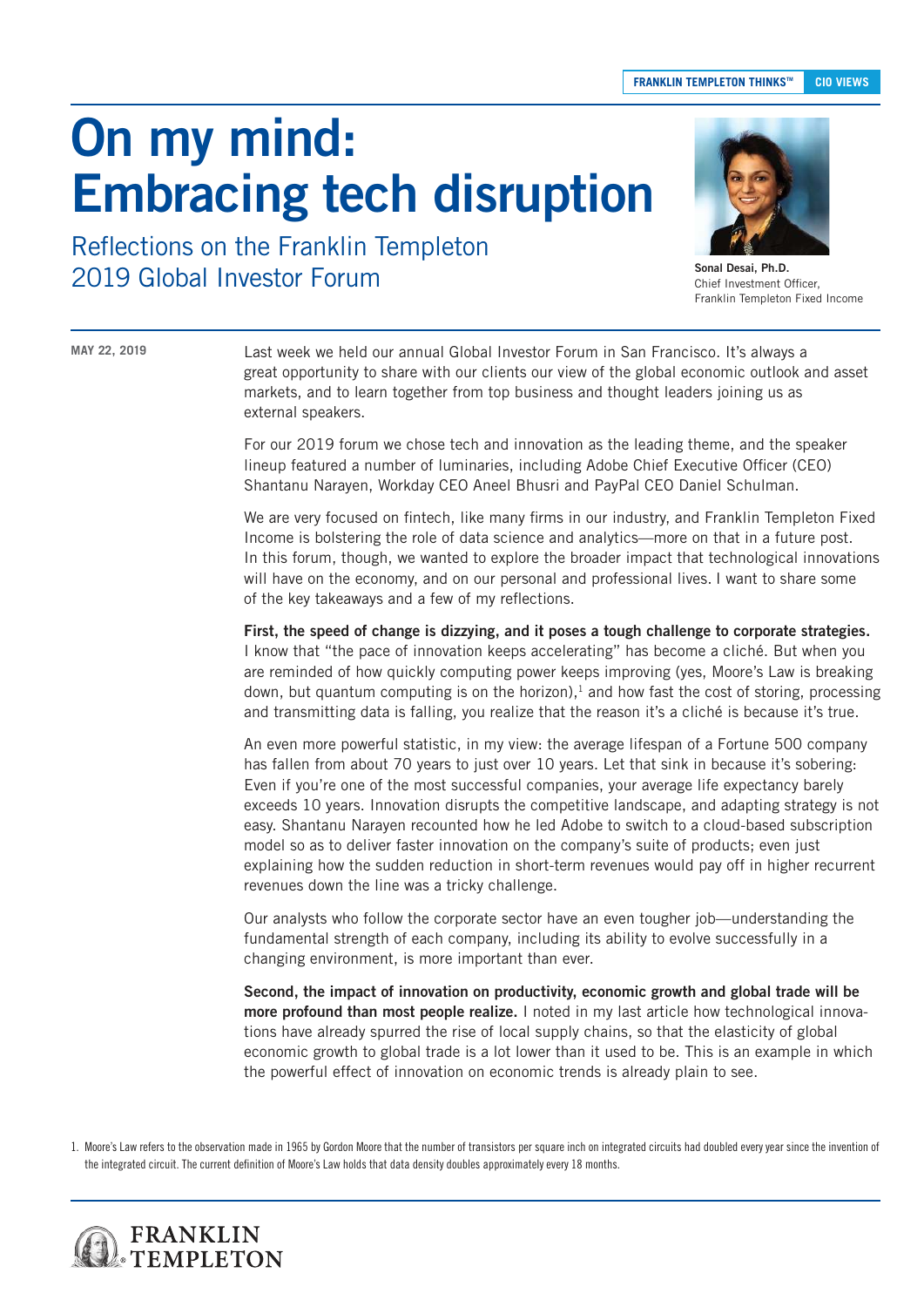There will be more. So far, the impact on productivity has been limited, and economists are still arguing about why this boom in innovation has coincided with a slump in productivity: The rate of productivity growth in the United States fell from an average of 3% during 1996–2005 to just 0.8% in 2011–2018. A similar deceleration has occurred in most other advanced economies.

But productivity growth has just begun to pick up, and now the advent of 5G networks will accelerate the development of the so-called Internet of Things and, more to the point, the Industrial Internet of Things (i.e., a world where most industrial machines will have highpowered computing capabilities embedded in them). The same will be true for cars, streetlights, and many other objects that we encounter in our everyday life. The speed of 5G will enable all these machines and devices which reside "at the edge" of the network to communicate with cloud-based artificial intelligence (AI) systems extremely quickly, reducing latency—and since the computing can then be done in the cloud, every machine can become "intelligent" without the need to embed a super powerful computer in its own hardware.

Yes, it will take more time for these innovations to scale. It will take time for the new intelligent machines of the Internet of Things to be incorporated in the capital stock through new investment, for companies to adapt their operations and management practices to make best use of these new capabilities, and to upgrade the skills of the workforce. But if you don't think these innovations will boost productivity, think again. If investment remains robust, I believe we are headed for much faster productivity growth and stronger economic growth, and all the talk of "secular stagnation" will quietly die away.

Faster productivity growth would also undermine current arguments that the natural real rate of interest will forever be a lot lower than it used to be—another reason why I think long duration<sup>2</sup> is not a good investment choice for us at this point.

Third, data are your biggest asset and your toughest challenge. PayPal's CEO Daniel Schulman rolled off an impressive series of statistics: over 80 trillion emails sent in 2018, 5 trillion of which carried a virus; 10 billion of Facebook/WhatsApp messages sent every day; 1 billion tweets every day (and 1.4 billion Tinder swipes!).

As data transmission and storage get cheaper, we generate and collect more and more data. More data enables smarter choices, but only if you can separate signal from noise, which as the quantity of data rises exponentially becomes a lot harder. Machine learning can be a powerful ally here, but it needs to be complemented by human expertise.

This ongoing data revolution has two other important dimensions that are relevant for investors. One is **privacy and data ownership**. The debate on privacy and regulation has just started; it will go far beyond social media platforms like Facebook and Twitter, impacting health care and other economic sectors. How rules and regulations on privacy and data ownership evolve will have an important impact on business models and investment decisions. The other, related dimension is **cybersecurity**. This will have a growing impact in business strategies, investment risk assessments and geopolitical developments.

Fourth, the impact on jobs and incomes will be a lot more nuanced than the headlines suggest. The prevailing view is that we are headed for mass automation and widespread unemployment—and fast. Economic studies have captured the headlines with large estimates of jobs that will likely be displaced by automation. $3$  The factory of the future will have only two employees: a human and a dog. The human's job will be to feed the dog; the dog's job will be to make sure the human doesn't touch anything...

<sup>2.</sup> Duration is a measure of the sensitivity of the price (the value of principal) of a fixed-income investment to a change in interest rates. Duration is expressed as a number of years.

<sup>3.</sup> A 2013 Oxford University study estimated that 47% of existing US jobs are at high risk of automation (Frey and Osborne, "The Future of employment: How susceptible are jobs to computerization?").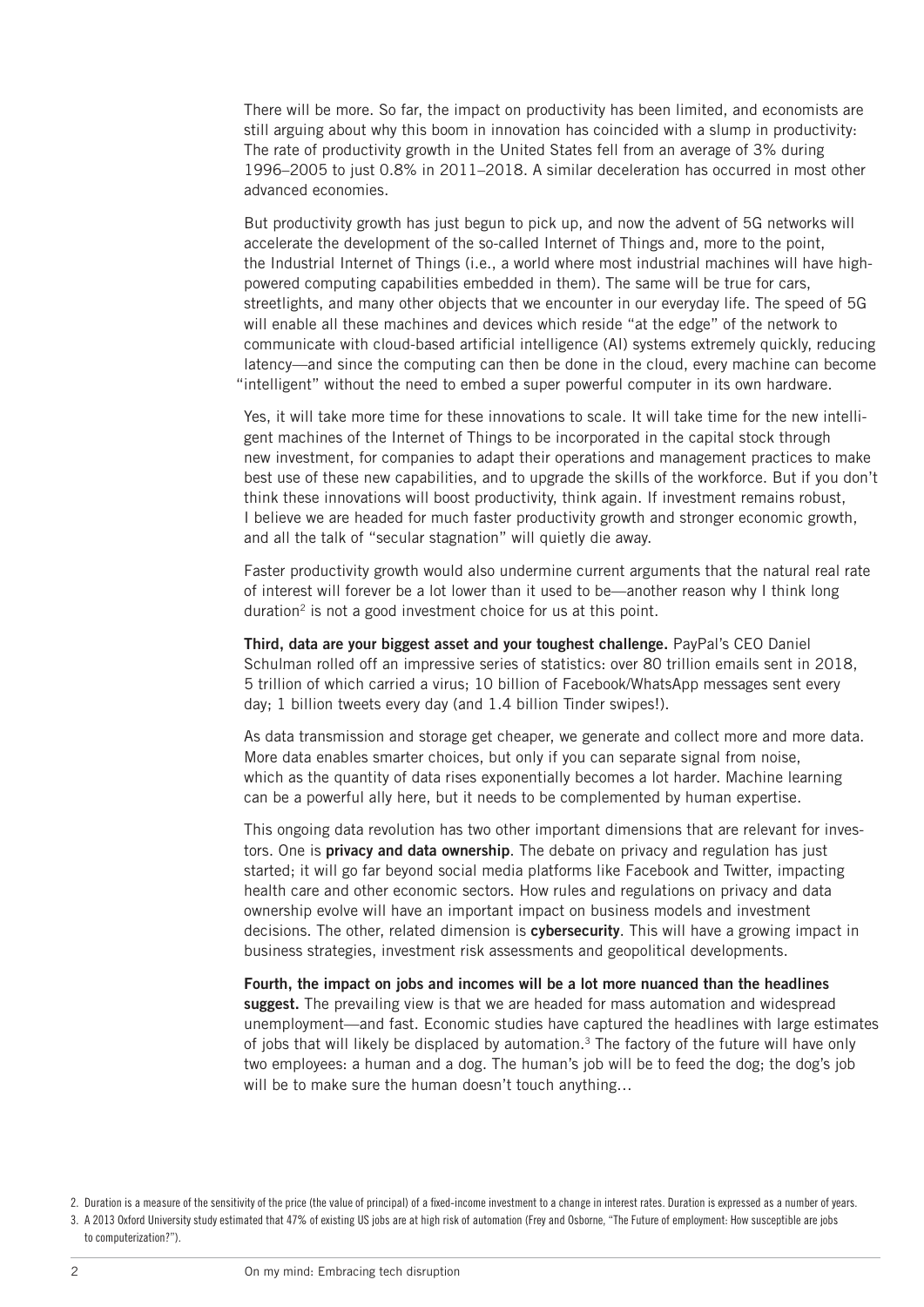So goes the joke. Yet the numbers tell a different story. Employment keeps climbing to new record highs: The United States today has 10 million jobs more than at the previous peak of employment before the 2009 recession, and the unemployment rate has fallen to a 50-year low.

Does that mean we have nothing to worry about? No. The rapid pace of innovation requires different skills in the workforce, and current evidence of significant skills gaps in manufacturing suggests we are not doing very well on this front. We need to do a much better job at understanding the complementarity between humans and machines to ensure that innovation results not just in more jobs, but in better jobs that can command higher wages and in higher productivity.

### For us as investors, all this has several important implications:

- First, in this data-abundant world, AI is a powerful new tool but not a panacea. Advanced data science capabilities are becoming essential for a successful investment strategy, but you need to bring together deep investment expertise with deep analytics know-how to apply them effectively. Data science could easily lead you astray if you don't have a strong grasp of the data science, the business problem you are trying to solve, and the economic and market fundamentals you are trying to assess.
- Second, attention to company-, industry- and country-specific fundamentals is more important than ever. Innovation has already started to disrupt companies and industries at an unprecedented speed, and to upset the traditional competitive balance across countries.
- Third, we need to look at the macro environment in a different way. Innovation has already transformed the nature of global trade. We are barely beginning to understand the implications for skills, jobs and incomes—which will be reflected in savings and investment trends.
- Finally, when we look at innovation we should believe in its potential, but not buy into the hype. The impact of this new wave of innovation will be profound and disruptive. But it will take time for the full impact to unfold—longer than the hype suggests.

Sonal Aloan

## WHAT ARE THE RISKS?

All investments involve risks, including possible loss of principal. Bond prices generally move in the opposite direction of interest rates. Thus, as prices of bonds in an investment portfolio adjust to a rise in interest rates, the value of the portfolio may decline. Investing in fast-growing industries, including the technology sector (which has historically been volatile) could result in increased price fluctuation, especially over the short term, due to short product cycles, falling prices and profits, competition from new market entrants and development and changes in government regulation of companies emphasizing scientific or technological advancement as well as general economic conditions. Growth stock prices reflect projections of future earnings or revenues, and can, therefore, fall dramatically if the company fails to meet those projections.